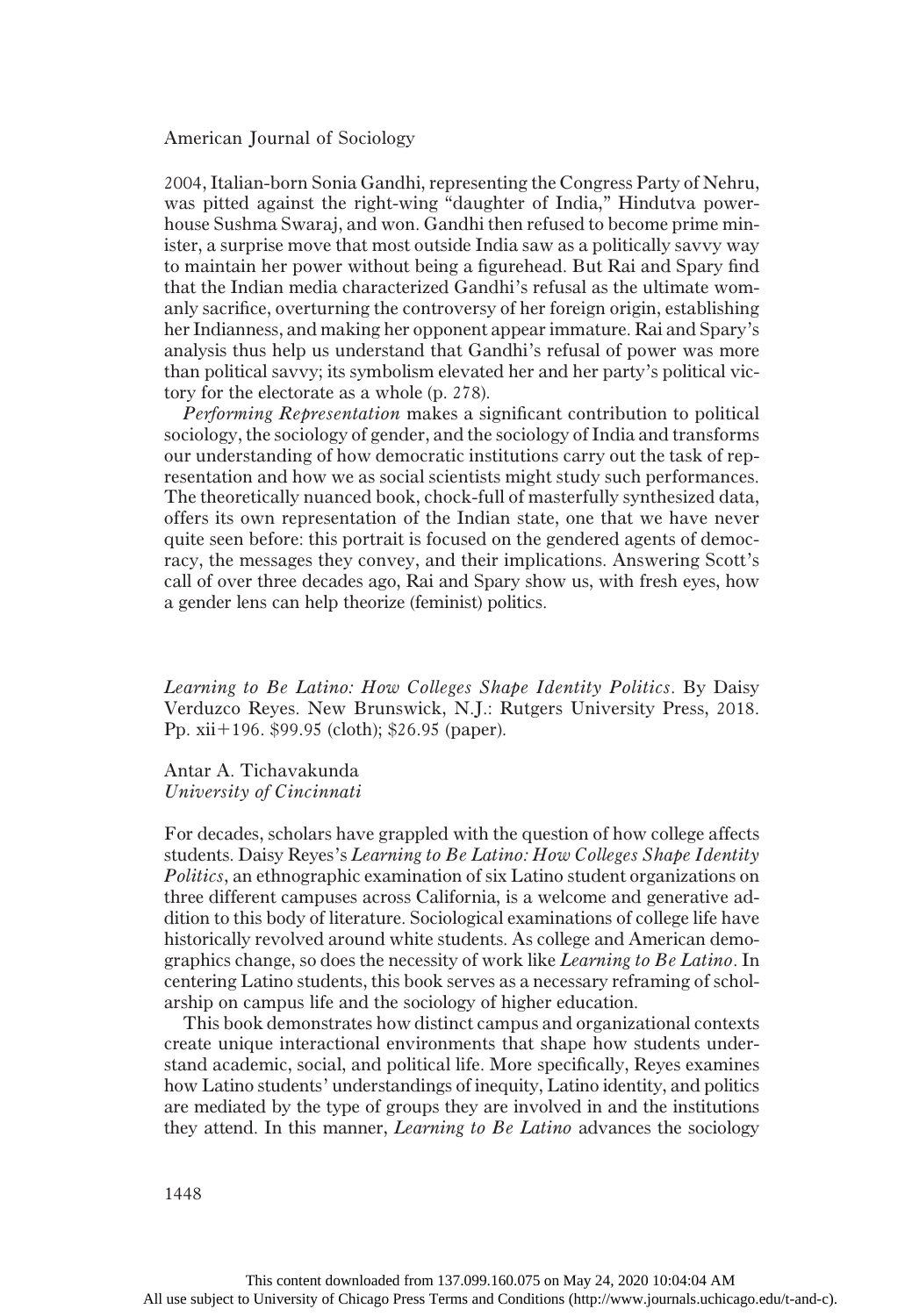of higher education through what Mitchell Stevens, Elizabeth Armstrong, and Richard Arum might classify as an "incubator" approach. Scholars adopting this approach study the experiential core of universities viewing higher education as incubators for the development of competent social actors.

Reyes conducted over 20 months of fieldwork at three different institutions: a private liberal arts college, public research university, and regional public university. Student organizations were her main sites of study. At each school she conducted fieldwork at two Latino student organizations—one political and one nonpolitical (e.g., preprofessional groups).

The first half of the book is a description of the mesoinstitutional contexts of each school and characteristics of the student organizations. Reyes develops typologies for the state of relations between the student organizations, showing how unique institutional factors work to shape respective organizational climates. For example, at the regional public university, student groups were neither communal nor adversarial and simply coexisted. Reyes shows how the lack of campus programming as well as the predominantly working-class, commuter, and older student demographic at the regional public university led to this coexistence.

The second half of the text focuses on the micro, offering rich description of the processes and transactions among students, staff, and other stakeholders pertaining to (1) panethnic identity formation, (2) understanding Latino politics, and (3) racial inequality. In these detailed accounts concerning participants, Reyes provides a clear analysis of how mesoinstitutional factors shape the microinteractional processes she witnessed.

Reyes shows how students with similar backgrounds—socioeconomic, ethnicity, parental education—involved in the same organization, albeit different chapters, can have vastly different experiences on campus and understandings of ethnoracial politics. College campuses, Reyes artfully shows, facilitate how Latino students understand what it means to be Latino.

Higher education researchers often construct ethnic student groups as static, similar organizations. Reyes's work, however, shows how groups with similar missions on different campuses can have distinct cultures. Reyes is also in conversation with campus racial climate scholars such as Sylvia Hurtado. Learning to Be Latino provides an ethnographic analysis of how students' organizational involvement and campus structures mediate Latino students' understandings of the campus climate.

Similar to scholars such as Natasha Warikoo and Shamus Khan, the author also examines how institutions mediate students' frames of understanding equity and race. However, while many scholars studying higher education focus on residential, four-year institutions or elite universities, Reyes's work stands out by comparing Latino experiences across institution types. As such, her work pushes scholars to avoid using the term "college" as an all-encompassing term.

Scholars studying race and ethnicity in education acknowledge intragroup diversity. Less often, however, do scholars provide examples of such diversity.

1449